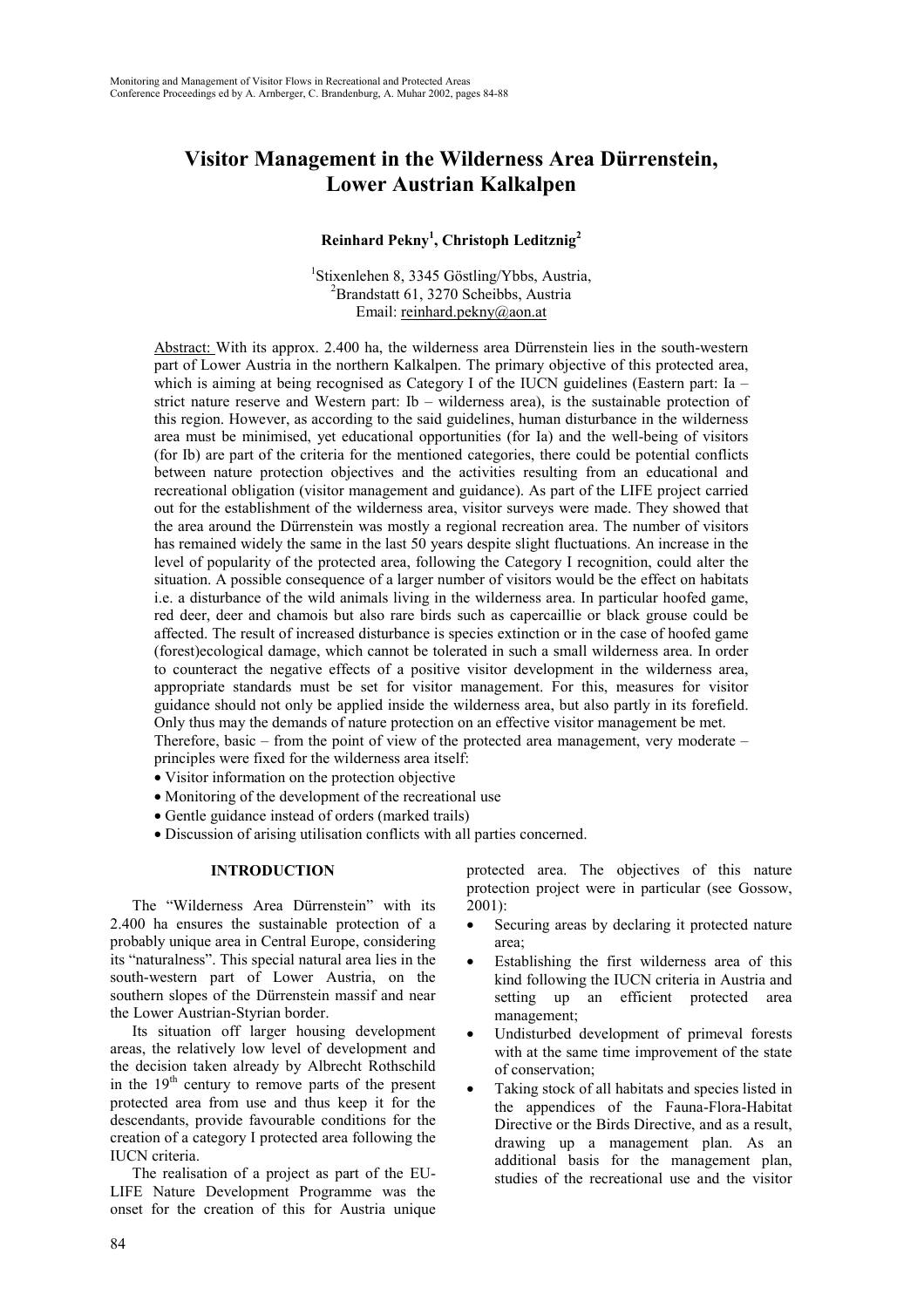flow were made (see Gossow, 2001 and Muhar et al., 2001).

Because of the natural conditions and the way the property is distributed, the area will be divided into two sub-areas according to the IUCN criteria. The eastern area owned by the Rothschild family would be recorded as category Ia – "strict nature reserve", whereas the western part belonging to the Österreichische Bundesforste AG would be declared protected area category Ib – "wilderness area". Both categories have in common the aim of sustainable protection of an area, i.e. the development of natural processes based on the principle of non-intervention, respectively reduced intervention. Therefore any measure that does not serve the purpose of stabilising a nature-orientated balanced situation is forbidden. Thus because of the relative smallness of the "Wilderness Area Dürrenstein" a hoofed game management still needs to be carried out. However, because of the natureorientated objectives, this game regulation cannot be assimilated to common hunting.

The main difference in both categories lies in the fact that in a wilderness area (Ib) the recreational use is of great importance, whereas in the strict nature reserve, access is only foreseen for scientific or educational purposes (IUCN & EUROPARC Federation, 2000). Management inside the individual areas has to be differentiated accordingly. The actual paragraphs in the IUCN guidelines (IUCN & EUROPARC Federation, 2000) state the following:

#### Ia – Strict nature reserve:

"To secure examples of the natural environment for scientific studies, environmental monitoring and education, including baseline areas from which all avoidable access is excluded."

#### Ib – Wilderness area:

"To provide for public access at levels and of a type which will serve best the physical and spiritual well-being of visitors and maintain the wilderness qualities of the area for present and future generations".

#### **METHODS**

Various scientific research activities were undertaken as part of the LIFE project "Wilderness Area Dürrenstein". Game ecological and ornithological studies were particularly relevant for visitor management. But an assignment on "Recreational use and visitor management in and around the wilderness area Dürrenstein" was also given to the Institute for Landscape Conservation and Spatial Planning at the University of Agriculture in Vienna. Simple but effective methods were applied to record visitors. With the help of the staff of the protected area administration and the forestry administrations, the following tasks were undertaken to record the number of visitors:

- Counting of visitors in the project area,
- Counting cars on the car parks and
- Examination of the summit- and mountain refuge logbooks.

Besides these systematic data recordings, surveys were also made on site. For this, interviews were carried out both with tourists and local actors. Based on these findings and on the conclusions resulting from them, some basic principles for visitor management were developed (Muhar et al., 2001).

#### **EXAMINED AREA AND CURRENT VISITOR FLOW**

#### *Area of unspoilt nature*

As already mentioned, the wilderness area Dürrenstein lies in the south-western part of Lower Austria, near the Styrian border, embedded in the Natura 2000 area of "Ötscher - Dürrenstein". The actual primeval forest Rothwald with its approx. 460 ha of primeval virgin forest lies on the southeast drop of the 1.878 m high Dürrenstein. Dachstein chalk and dolomite are geologically dominant. Climatically, with an average temperature of 3.9° C a year and a yearly precipitation of over 2.000 mm, it is a cool, sub-Atlantic climate. The dominant forest population of the protected area consists of a spruce-fir-beech forest with various combinations of tree types. Depending on the exposure, the tree limit is made of sub-alpine spruce forests, beech forests or a mountain pine belt, the Latschen.

Regarding the fauna, almost all Alpine species are represented, besides the brown bear, a very important species (Aste & Gossow 1996) and the lynx typical species like deer, chamois, snow hare, all Austrian types of grouse, golden eagle, peregrine falcon, white backed woodpecker but also common viper and Alpine newt, as well as rare xylobiontes such as the "Alpenbock" should be pointed out (Amt der Niederösterreichischen Landesregierung 2001).

The species, which due to their way of life could be under pressure without an adequate management, particularly with a change in the number of visitors, and for which the population, respectively the forest-game structure, could be at risk will be briefly characterised below.

#### Hoofed game (deer, roe deer and chamois) (Völk & Wöss, 2001)

The three above-mentioned hoofed game species have at least parts of their habitats inside the wilderness area Dürrenstein and have so far been hunted there. The management of hoofed game in the vicinity of the protected area influences of course the number and the retention period inside the borders of the protected area. Retention period, size and disturbance of hoofed game populations from hunting and in particular from visitors are,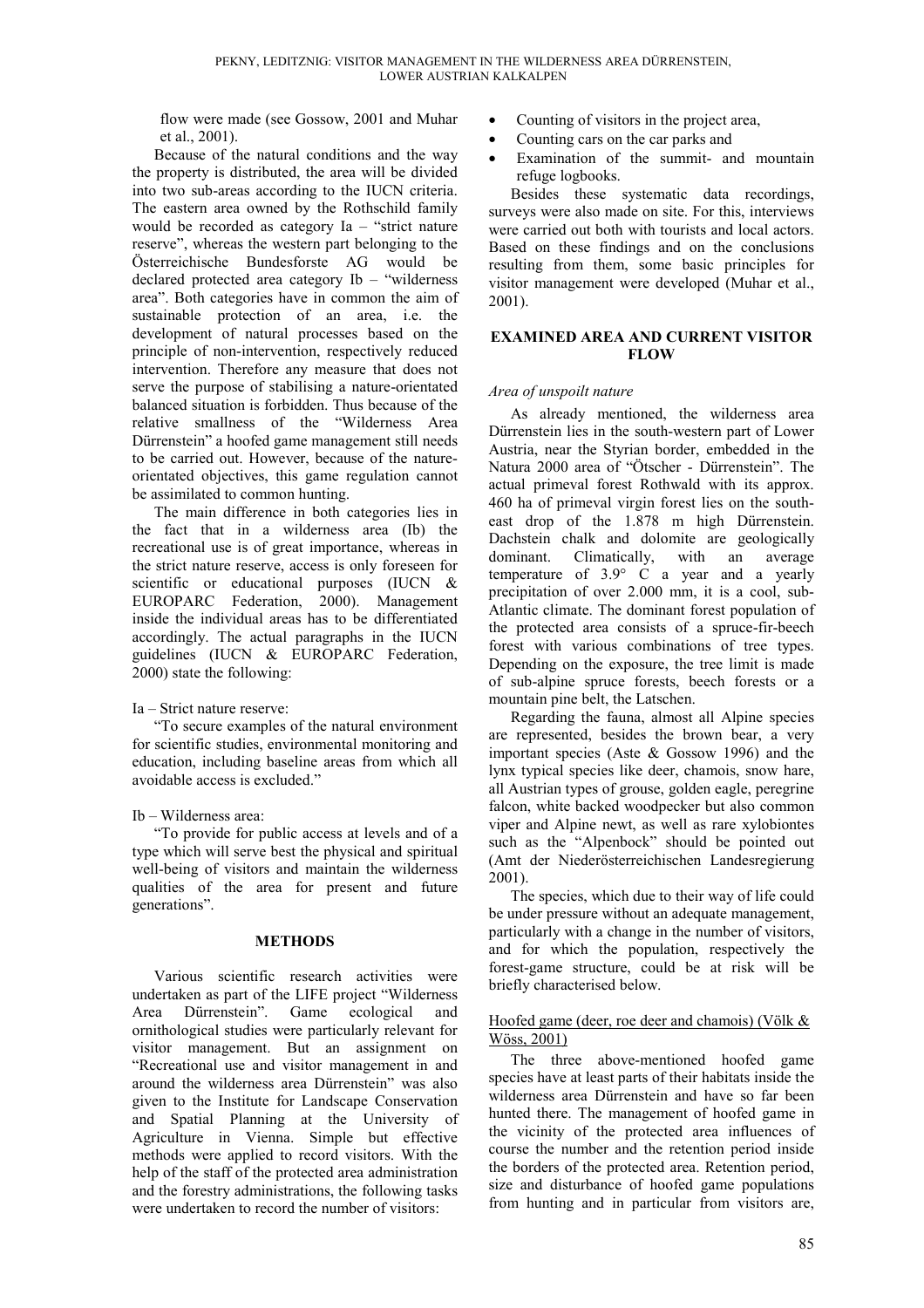besides habitat quality, the factors that determine the use and habitat structure of hoofed game (e.g. damage caused by browsing animals) in an area.

#### Grouse (capercaillie, black grouse, hazel grouse and rock ptarmigan) (Wöss, 2001)

Within the borders of the wilderness area there are appropriate habitat structures for all four Austrian grouse types (see also Klaus 1991). This means that the wilderness area provides habitats for capercaillie, black grouse, hazel grouse and rock ptarmigan. Whereas the capercaillie population is dependent on the hinterland because of the size and the structure of the protected area, this natural jewel is of great importance for the rock ptarmigan and in particular for the black grouse.

#### Large birds (black stork, golden eagle, peregrine falcon and eagle owl) (Leditznig & Leditznig, 2001)

The wilderness area together with the surrounding Natura 2000 area of "Ötscher-Dürrenstein" is of over regional importance particularly for the black stork but also for the peregrine falcon (Hagemeijer & Blair 1997). Golden eagle and eagle owl populate the area in varying density. These rare birds were hunted over decades, centuries even, and were brought close to extinction. This is why especially these animals are very sensitive to any kind of disturbance.

#### *Visitors*

As part of the LIFE project, visitor surveys were carried out in the whole of the Dürrenstein massif under the authority of Prof. Dipl. Ing. Dr. Andreas Muhar. The results show that the Dürrenstein is a local excursion mountain with a relatively small trading area regarding visitors (see figure 1.). Naturally, there have been variations in the number of visitors during this time, but no significant changes over the whole period. This means that, contrary to the spectacular mountain destinations in the Central Alps, there has been no increase in the touristic use (Muhar et al., 2001).

One of the reasons for this "extensive" use could be that there is no public path, no road leading to this mountain and no lift or skiing slope fragmenting nature. For the individual sportsman, the "touring" one, there are no attractive runs on offer either. So far the actual protected area has only been marginally used by holiday-makers. This is partly due to the relatively bad accessibility following the realities of the natural environment, and also to the sometimes restrictive measures of the landowners. The lack of tourist infrastructure also contributes to it.



*Figure 1. Evaluation of the refuge books over the last 5 decades*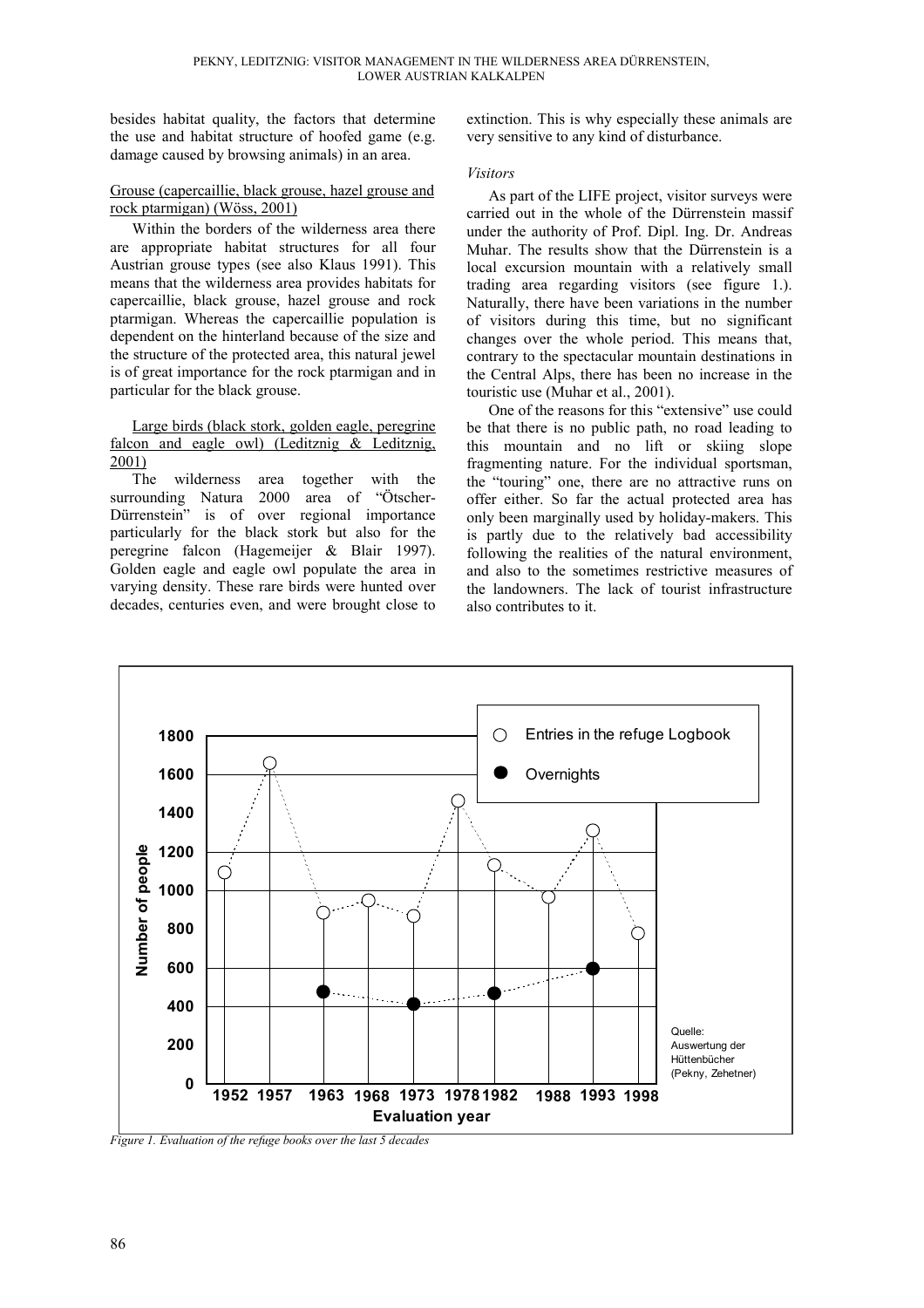#### **VISITOR MANAGEMENT IN THE WILDERNESS AREA**

A certain amount of demands are being made of visitor management. These result from the IUCN guidelines (see introduction), the requirements of nature and species protection, the basic legal framework (forestry, hunting and nature protection law etc.) and finally from the regional resp. local realities or claims. Thus, the task of the future protected area management should be to develop a concept from all the submitted requests and documents, which would firstly meet the requirements of nature protection and secondly also offer visitors the opportunity to use the wilderness area in the most environmentally friendly way. All protected area managements, such as e.g. those of the Austrian or international national parks (see e.g. Donau-Auen, 1999 or Parks Victoria, 1998), are confronted to this "Gordian knot".

Consequently, the demands made of visitor management for the wilderness area Dürrenstein are listed below. At the end of this chapter, some basic principles for visitor guidance in the wilderness area are given, which will however have to be developed and compiled more in detail.

#### *General expectations of the protected area administration from visitor management*

Due to the increased popularity of the wilderness area following the LIFE project and a possible international recognition, an increase in the number of visitors is to be expected.

Nevertheless, the primary objective of visitor management should not be a quantitative increase of the number of visitors, which need not automatically be considered as negative, but rather a qualitative improvement of the offers and as a result also a guidance of the expected visitors. A high quality offer for tourists that is characterised by appropriate guidance measures also allows for an increase in the number of visitors and with it for a better acceptance of such an ambitious nature protection project. The management concept should ensure understanding for nature and for the measures taken to protect it not only from the local population but also from foreign visitors.

Thanks to visitor management the core zones of the wilderness area should become increasingly unburdened. At the same time those looking for recreation should be orientated towards the less sensitive border zones of the protected area, or even towards the areas surrounding the wilderness area. One particular measure would be the realisation of a "show" or "diversion primeval forest" not foreseen in the LIFE project. Such a forest, which would be comparatively easy to access and, from a natural environment point of view, less delicate, could contribute significantly to relieve the actual protected area without withholding anything from visitors. At the same time, the request for recreation

and education would also be met. This means that an essential task of an efficient and integrated visitor management should be to provide sufficient information and thus visitor guidance in the forefield of the protected area.

To achieve this, the already available infrastructure should be used accordingly. For example, the so-called "Ybbstalerhütte" (refuge) on the border outside the wilderness area could be taken into account as an already existing excursion destination. A large part of the trails leading up to the Dürrenstein summit go past this station. Because of its central location this refuge would be very well suited as a starting point for excursions or for holding information events. The integration of this touristic "fixed point" into an integrated visitor management would not only relieve the wilderness area but also meet the expectations of the tourist boards and the municipalities.

#### *Special requests from the specialist groups*

#### Demands made to visitor management by game biologists

In order not to drive hoofed game away from the open areas outside the forest, a controlled recreational use should be carried out. This measure also allows reducing the shooting of hoofed game in the wilderness area. Visitor guidance should at least not lead to an increase in the vegetation use in the forest area due to the disturbance of wildlife.

# Demands made to visitor management by

### ornithologists

The biggest danger for grouse and rock ptarmigan could come from an increasing and uncontrolled use following tourist interests. "Modern" recreational activities such as hiking or snowshoeing in particular can be considered as potentially important disturbances. Golden eagle, eagle owl and black stork use very large territories, resp. roaming fields and therefore the wilderness area with its 24 sqkm is too small to ensure the protection of these birds. The wilderness area should thus be the starting point for an extensive visitor management, which should result in a widespread quietening of the breeding areas and partly of the feeding areas.

#### Demands made to visitor management by the region and tourism

The very high nature protection value of the area is indisputable. However there is a demand for at least a qualitative plus of visitors through a wider choice of (marked) trails and a specific visitor programme such as excursions. From a tourist point of view, the wilderness area should therefore become part of a widespread tourism concept and with this, participate in adding to its value.

#### Legal requirements

Two issues must be considered in particular. For the area in category Ia – Rothwald, access is generally prohibited according to the regulation for